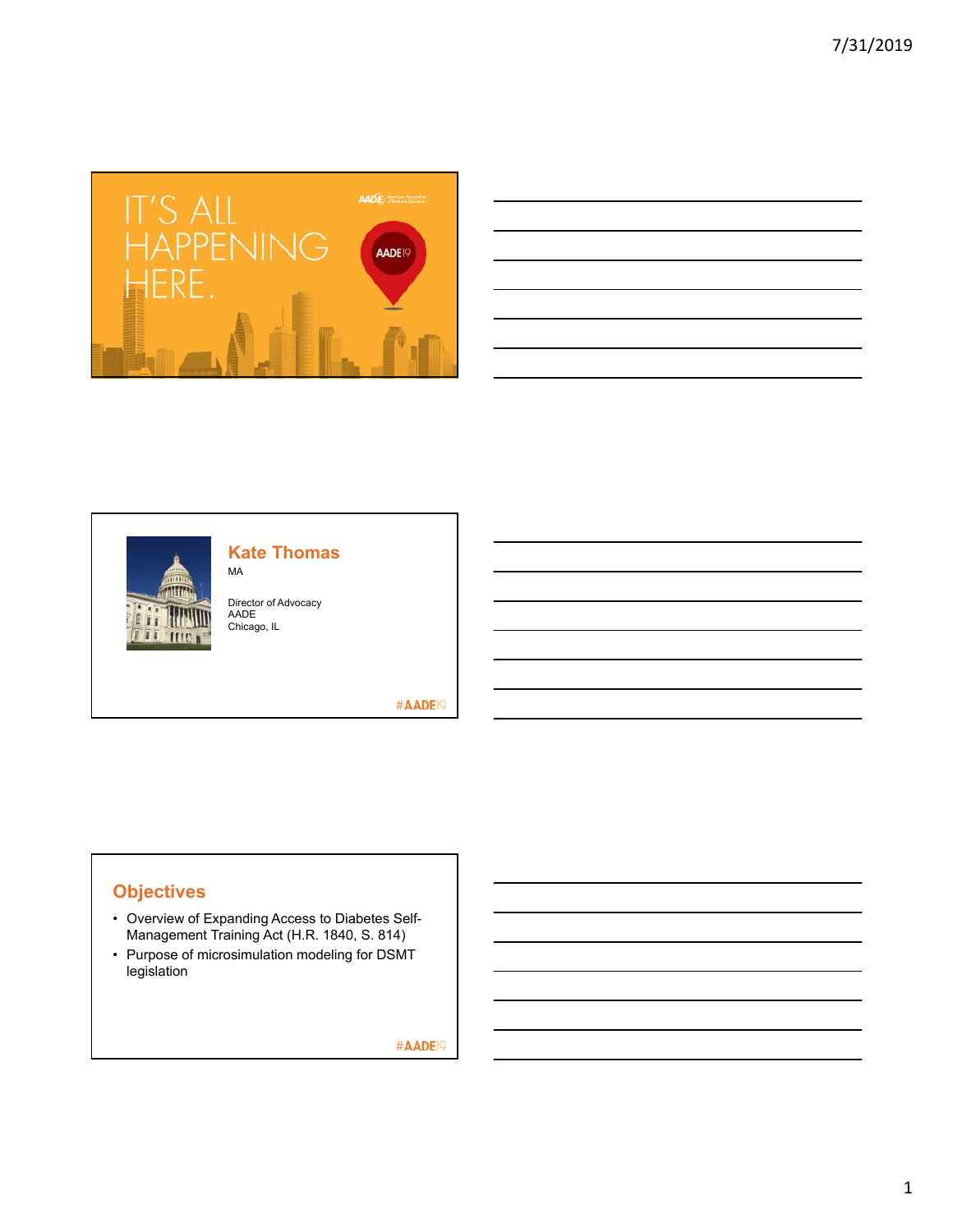### **Disclosure to Participants**

- Notice of Requirements For Successful Completion
- Please refer to learning goals and objectives Learners must attend the full activity and complete the evaluation in order to claim continuing education credit/hours
- Conflict of Interest (COI) and Financial Relationship Disclosures: – Presenter: Kate Thomas, MA– No COI/Financial Relationship to disclose
- Non-Endorsement of Products:
	- Accredited status does not imply endorsement by AADE, ANCC, ACPE or CDR of any commercial products displayed in conjunction with this educational activity
- Off-Label Use:
	- Participants will be notified by speakers to any product used for a purpose other than for which it was approved by the Food and Drug Administration.

#AADE<sup>19</sup>

# **Expanding Access to DSMT Act**

- S. 814: Introduced by Senators Jean Shaheen (D‐NH) and Susan Collins (R‐ME) on March 14
- H.R. 1840: Introduced by Representatives Tom Reed (R‐NY) and Diana DeGette (D‐CO) on March 21 with 4 original co‐sponsors
- **Reminder:** Diabetes Self‐Management Training refers to Medicare Benefit
- Conduct analysis of legislation to assess cost‐savings

#### #AADE<sup>19</sup>

#### **Why is this legislation important?**

- Approx. 30.3 million Americans have diabetes
- Over 67% of diabetes care is paid for by government insurance like<br> Medicare<br>• Complications are costly and life threatening
- 
- DSMT- Medicare benefit since 1997
- 
- Known benefits of DSMT: lowers A1C, improves quality of life, reduces<br>complications, enhances self-efficacy, and more<br>• Despite this, less than 5% of newly diagnosed beneficiaries access DSMT Sources:

h<u>ttp://www.cdc.gov/diabetes/pdfs/data/statistics/national-diabetes-statistics-report.pdf<br>http://www.diabetes.org/advocacy/news-events/cost-of-diabetes.html<br>Stravehtion Behavior 2015; Ateadow A, et al. Use of Medicare's di</u>

#AADE<sup>19</sup>